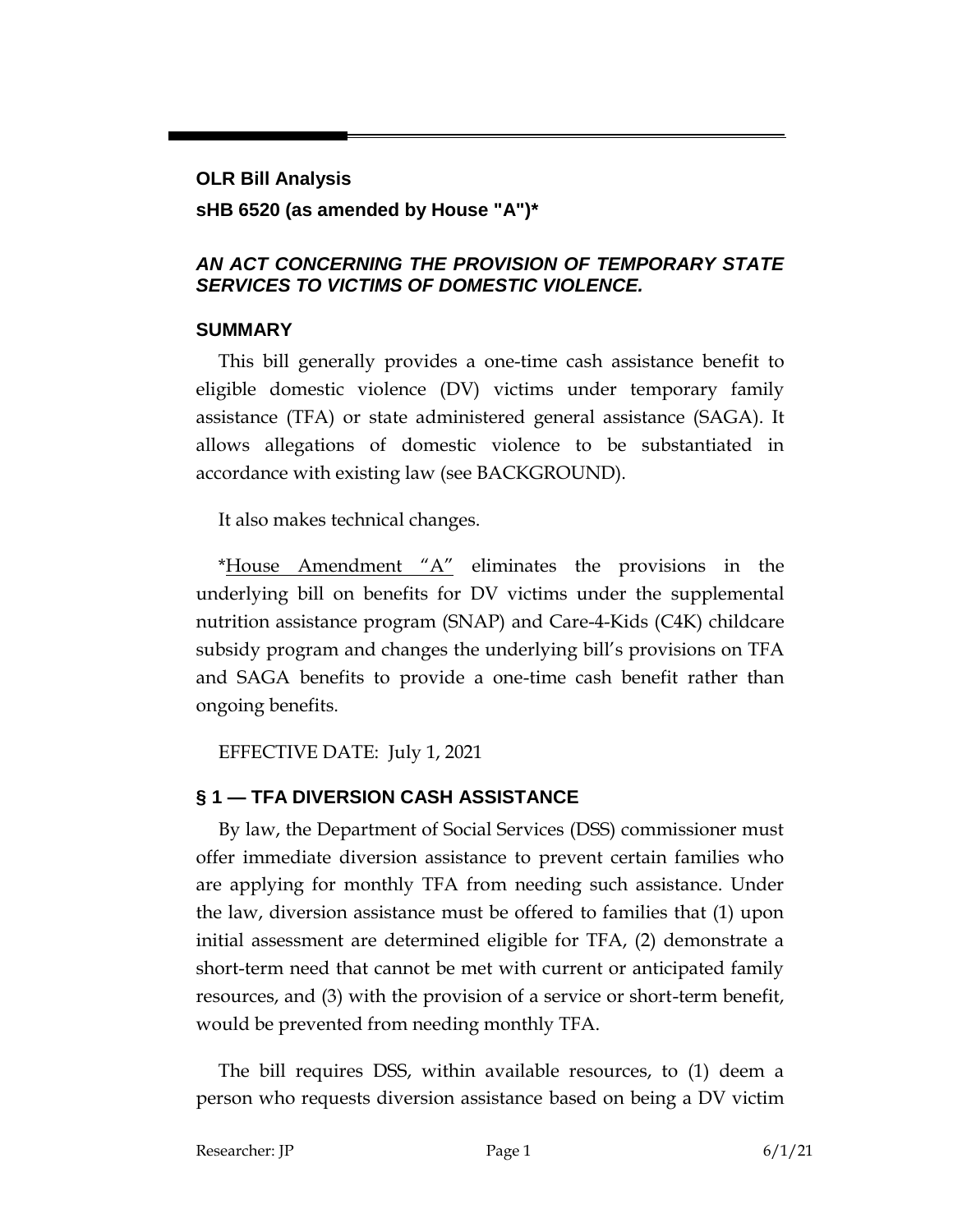to have met the short-term need requirement (i.e., the second requirement above) and (2) not subject such person to the third requirement above.

Under the bill, in determining (1) whether the DV victim's family is eligible for TFA and (2) the appropriate amount of diversion assistance to provide, the DSS commissioner must exclude as a member of the family the spouse, domestic partner, or other household member credibly accused of domestic violence by the victim. Also, the commissioner must not count the income or assets of such a spouse, domestic partner, or other household member. By law, "family" means one or more individuals who apply for or receive assistance together under the TFA program (CGS § 17b-112).

#### **§ 2 — SAGA CASH ASSISTANCE**

Under the bill, a DV victim who is not eligible for TFA diversion assistance must be eligible for a one-time assistance payment under SAGA, within available DSS resources. The one-time payment must be equal to what the victim would be entitled to receive as diversion assistance if the victim and his or her family, if any, were eligible for diversion assistance.

In determining whether and in what amount a DV victim and his or her family are eligible for a one-time assistance payment, the commissioner must exclude as a member of the victim's family the spouse, domestic partner, or other household member credibly accused of domestic violence by the victim. Additionally, the commissioner must not count the income or assets of such a spouse, domestic partner, or other household member. Under this provision, "family" has the same meaning as used under the TFA program.

In general, SAGA provides cash assistance to single or married childless individuals who have very low incomes, do not qualify for any other cash assistance program, and are considered "transitional" or "unemployable."

#### **BACKGROUND**